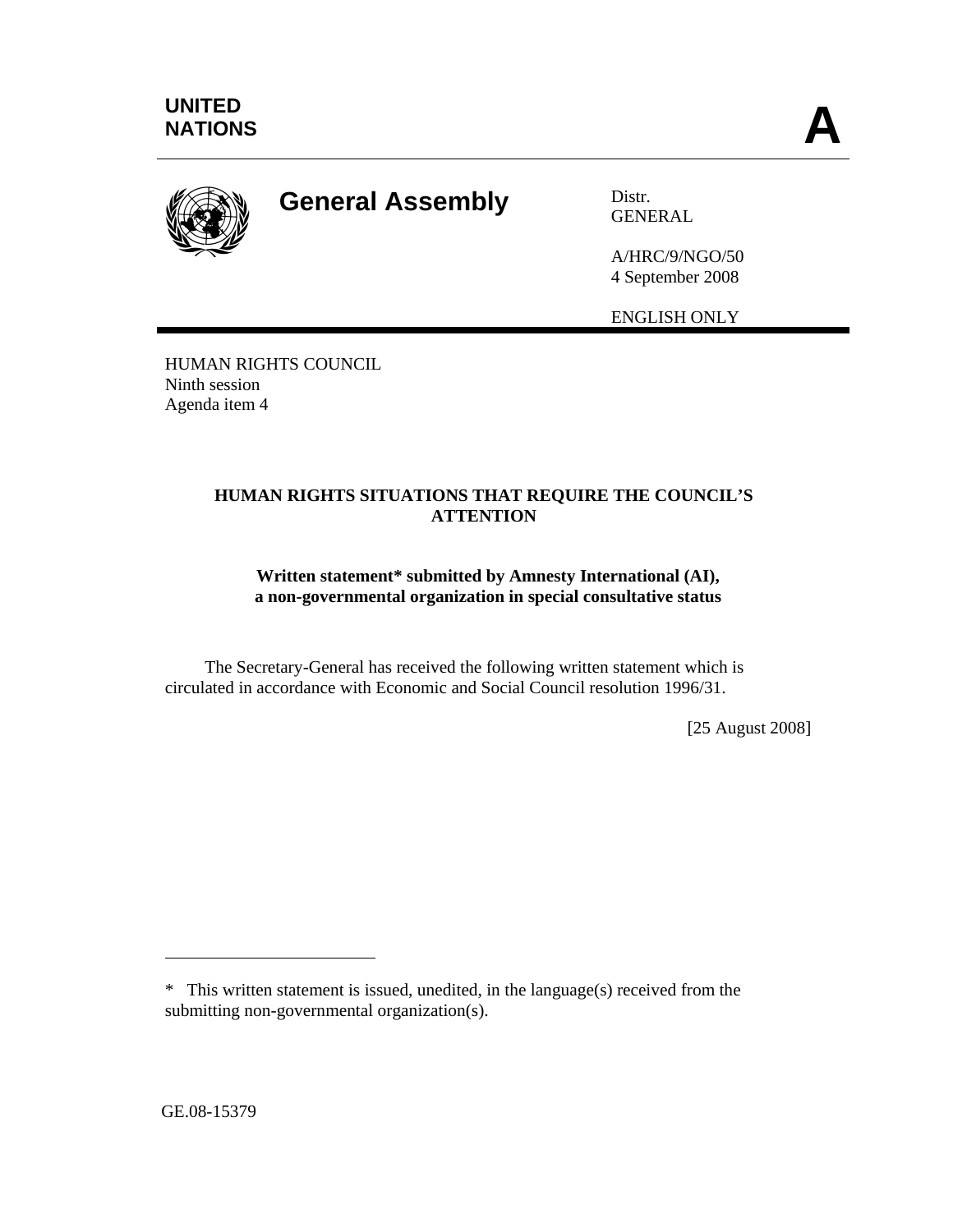$\overline{a}$ 

## **Sudan: Human Rights in Sudan need continuous attention**

The human rights situation in the Sudan, and in particular in the Darfur region, continues to be of grave concern to Amnesty International. It is important that the Human Rights Council remains seized of the human rights developments in Sudan. In this light, it is also essential that the mandate of the Special Rapporteur on the situation of human rights in Sudan be renewed and that the Special Rapporteur be mandated to continue to report regularly to the Council on the situation of human rights throughout the country, including through the continued monitoring of the implementation by the government of Sudan of the recommendations compiled by the Group of Experts in their 2007 report. The Special Rapporteur should also be asked to continue to make recommendations to the government of Sudan and others, as relevant, aimed at enhancing the protection of human rights situation in Sudan.

The large scale and ongoing grave and systematic violations of human rights and international humanitarian law in Darfur are well documented. The government of Sudan has taken very few, if any measures to address these human rights violations.<sup>1</sup> Amnesty International also continues to receive consistent and credible reports of serious human rights violations committed in other parts of Sudan, in particular in relation to recent events in the Sudanese capital following the 10 May attack by the Justice and Equality Movement  $(JEM).<sup>2</sup>$ 

Human rights violations that continue to be reported to Amnesty International include arbitrary and unlawful arrests, unlawful detentions, torture, and other forms of ill-treatment against individuals in pre-trial detention. Violations of the right to fair trial are endemic. Individuals are often arrested and kept incommunicado for prolonged periods of time by the National Intelligence and Security Services (NISS), frequently in unofficial detention centres or what are also known as "ghost houses" of the NISS. Detainees are often prevented from access to lawyers, their families or medical assistance while in pre-trial detention. Lack of judicial oversight of the detainees is often reported. Individuals are often held without being charged, thus not allowing them to legally challenge their detention.

Amnesty International has documented several such cases over the past year, in Darfur and as well as in Khartoum. The attack on 10 May 2008 by the Justice and Equality Movement on Omdurman, Khartoum, for example, was followed by hundreds of arrests in Khartoum by the NISS, mainly targeting Darfuris. A large number of individuals arrested in the context of the 10 May attack were held, often in unofficial places of detention, without access to lawyers and family visits. Many of the detainees were tortured and exposed to other ill-treatment, and some were subjected to enforced disappearance.

Criminal trials in Khartoum and other parts of Sudan violate international standards of fair trial. For example, as of 20 August 2008, 50 alleged members of the Justice and Equality Movement (JEM) had been sentenced to death by Special Counter-Terrorism Courts set up by the Ministry of Justice in the aftermath of the 10 May 2008 attack. The judicial process in these courts failed to satisfy international fair trial standards. Most of the accused were allowed access to lawyers only after their trials had begun, and in some cases the accused

<sup>1</sup> Amnesty International, Web feature, *Civilians killed and displaced in Darfur clashes,* at http://www.amnesty.org/en/news-and-updates/news/civilians-killed-and-displaced-darfur-clashes-20080211. **2** Amnesty International, *Sudan: Darfur crisis reached the capital,* 21 May 2008*,* AFR 54/023/2008.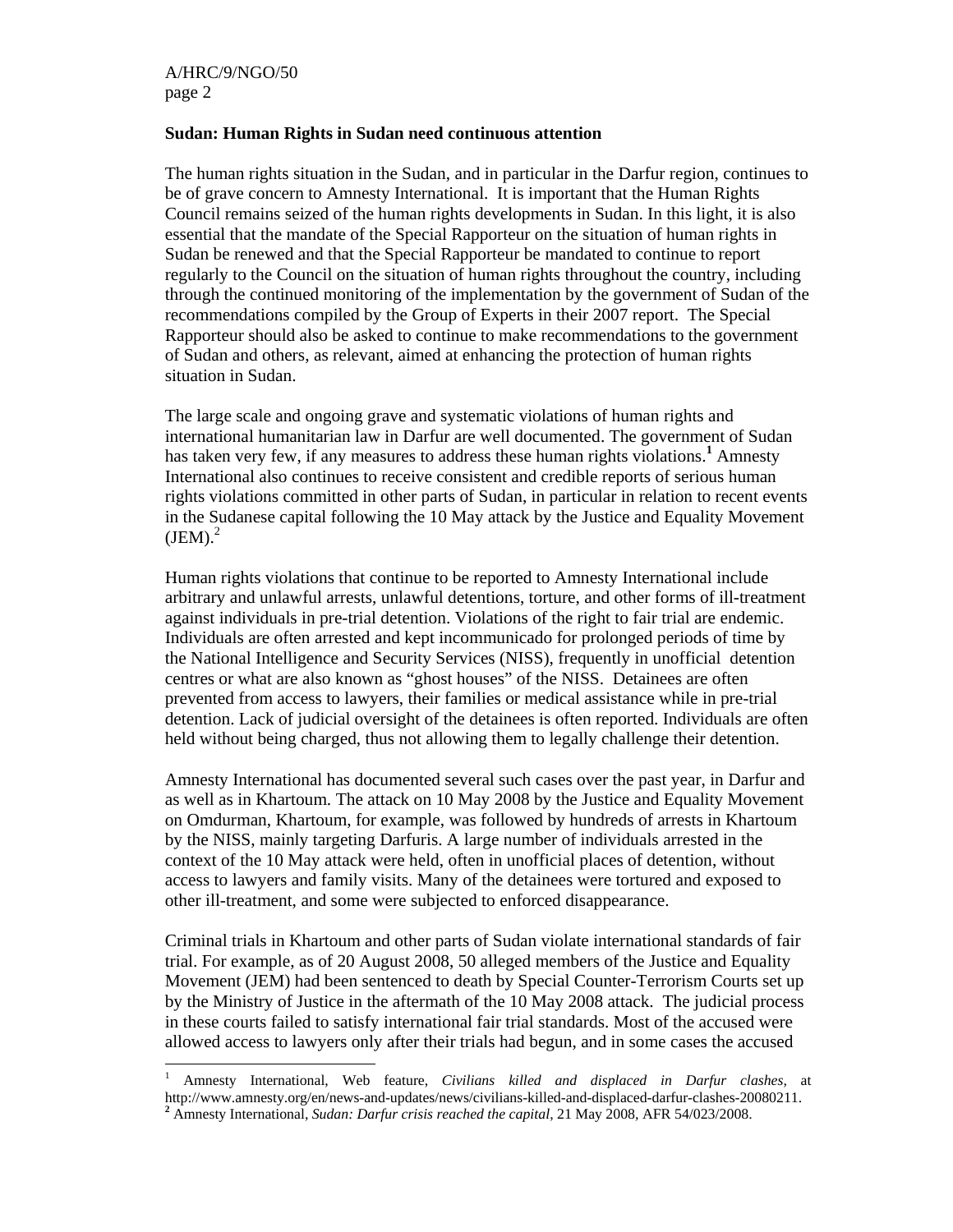persons alleged that they had been forced to confess under torture and other ill-treatment. According to lawyers involved in the trials of people accused of taking part in the JEM attack on Khartoum, many of the defendants appearing before the special courts showed physical signs of ill-treatment and torture. In court, the accused complained of their illtreatment at the hands of the NISS, and informed the court that they had been forced to sign confessions. Despite these complaints, the courts accepted the confessions and used them to convict the accused. Despite the complaints made by the accused of torture and other illtreatment, including incommunicado detention, the courts refused to order any investigations. Amnesty International has received reports that approximately one hundred additional persons could face trial in connection with the JEM attack in Khartoum in the coming weeks.<sup>3</sup> Hundreds of others who were arrested remain unaccounted for, and there is a risk that they have either been extra-judicially executed or subjected to enforced disappearance.

Amnesty International is concerned that officers working for the National Intelligence and Security Services (NISS) have been, and continue to be, involved in many cases of torture. The case of 10 people sentenced to death in November 2007 over the death of the Sudanese editor Mohammed Taha also illustrates the pervasive nature of torture in Sudan's criminal justice system. In that case, the accused alleged that they were tortured and forced to sign confessions, which were later produced in court. They were convicted and sentenced to death on the strength of these coerced confessions. These 10 accused were also held in incommunicado detention for prolonged periods of time by the NISS.

More death sentences have been passed this year in Sudan than in the whole of 2007. Lawyers of those sentenced to death in the JEM attack trials have told Amnesty International that they will appeal in all of these cases. Unlike in regular courts in Sudan, appeals from decisions of the Court of Appeal do not lie to the Supreme Court, but rather are heard by a Special Court of Appeal. Sentences of death handed down by counterterrorism courts, once confirmed in the appeal stage, can be carried out immediately as soon as the President approves the verdicts and sentences.

The government continues to severely restrict and violate freedom of expression in Sudan. Amnesty International observed that restrictions on freedom of expression, inconsistent with international standards, were reinstated in Sudan after February 2008. Newspapers are now routinely censored, with some media outlets are being forced to shut down. Others have had their entire print-run confiscated and destroyed, and many more receive threats of physical harm. The censorship restrictions are not only stifling freedom of the press, but agents of the security services are also directly targeting and intimidating individual journalists. Over the past six months, at least eight printed or online newspapers have been subjected to forms of censorship by the NISS and on several occasions they have been prevented from publishing or copies of the newspaper's latest print edition have been seized.

The situation in Darfur continues to be characterized by widespread and systemic violations of human rights and international humanitarian law by all parties to the conflict. The perpetrators of such violations enjoy almost total impunity. Attacks against civilians by

<sup>3</sup> Amnesty International, Press Release, *Sudan: Hundreds unaccounted for and 109 to face sham courts over May attacks*, 18 August 2008.